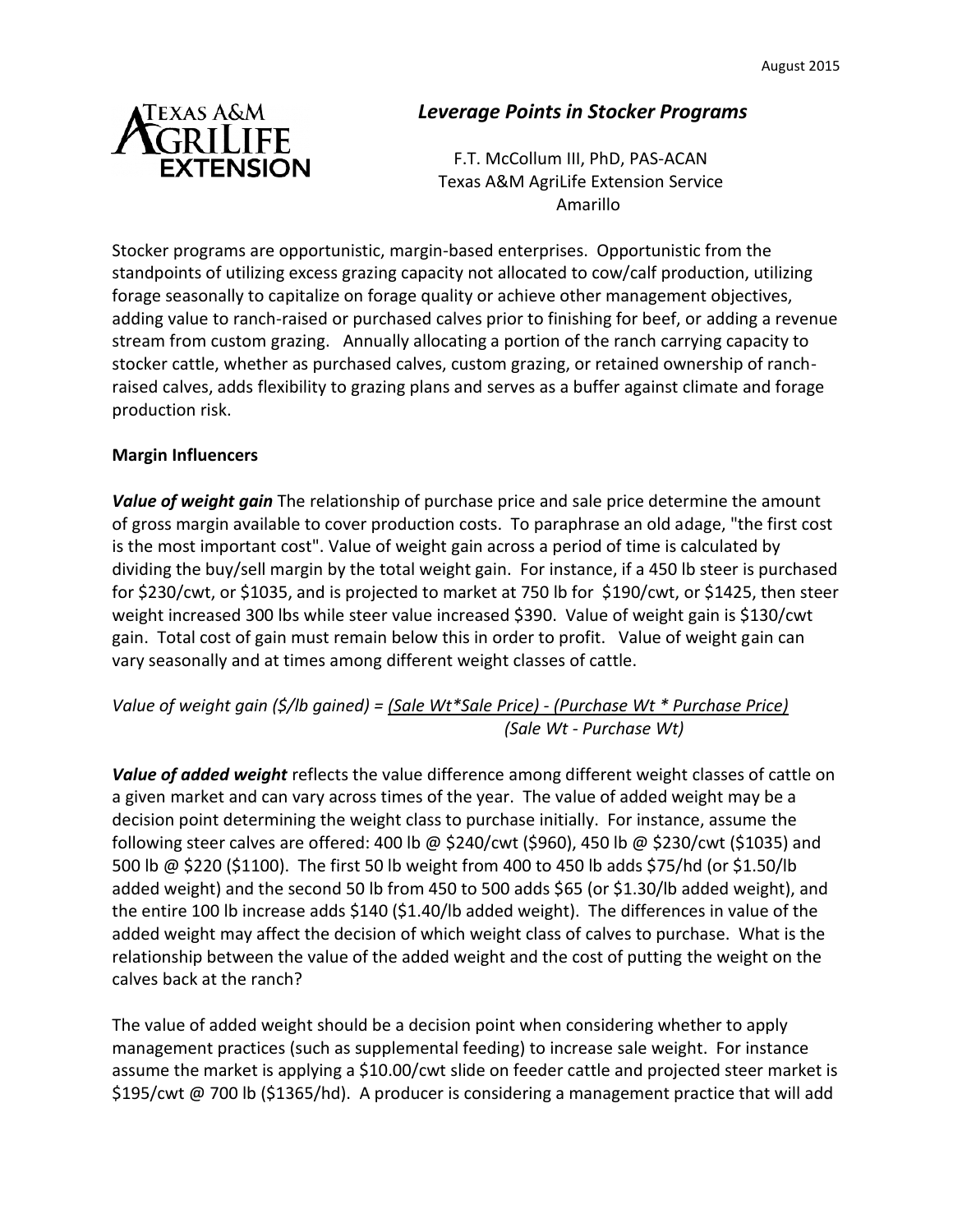30 lb of sale weight; the projected value for the 730 lb strs would be \$192.00 (\$1401/hd). The added 30 lb of market weight is worth \$1401 - \$1365 = \$36 or \$1.20/lb. The \$1.20/lb value of added weight provides the benchmark to evaluate the cost and efficacy of the management practice. Is the cost of adding weight with the management practice less than value of the added weight (in this case \$1.20/lb)?

*Value of added weight gain (\$/lb added wt) = (Enhanced Sale Wt \* Sale Price) - (Base Sale Wt\*Sale Price) (Enhanced Sale Wt - Base Sale Wt)*

*Health management for incoming calves* Health management for calves is the first management challenge in a stocker program. Morbidity and mortality rates vary and are dependent on many factors ranging from the background history of the calves to the procurement and transportation process to the conditions, labor, and management after arrival. The cost of morbidity in calves is the sum of antibiotic therapy, death loss, chronics, and reduced performance by the calves that were sick and recovered.

In order to provide an estimate of the cost of morbidity, a sensitivity analysis was conducted with varied morbidity rates and the following inputs: purchase 450 lb calves @ \$230/cwt, market value of \$205/cwt at 675 with a \$10 slide, 285 lb base weight gain over 165 day preconditioning and winter small grains grazing with healthy calves, 12% reduction in gain for morbid calves, 8% case fatality rate for morbid calves, 45% retreatment rate for morbid calves, \$17 antibiotic cost per treatment. Pasture costs were priced on about \$0.50/gain. Other feed, labor and equipment costs for a 165 day period were were not varied by morbidity rate.

Using this approach in this scenario, each 1% of morbidity reduced profit by \$1.42/head. Sawyer (2006) estimated losses at \$0.8772/hd for each 1% of morbidity based on 2006 markets and calves on a summer grazing program. The difference in Sawyer's estimate and the current reflect the difference in calf prices and value of gain between 2006 and today. Independent of associated treatment costs and reduced performance, Sawyer (2006) estimated that 1% mortality reduced profit by \$6.64/hd while in the current analysis 1% mortality reduced profit by \$10.58/hd.

Breaking down the \$1.42/head/% morbidity loss in the current analysis, 59% is attributed to calf mortality, 24% to reduced performance of morbid calves, and 17% to treatment costs. The greatest impact of sickness on profit is death loss. Managing the purchase and managing the calves to reduce the incidence of sickness is a first objective. But managing to reduce the severity of disease and reduce case the fatality rate (% of calves that were sick that died) is the next priority. In the analysis above, at 30% morbidity each 1% decrease in case fatality rate increased profit/hd by about \$3.17. Adequate labor and time to identify and treat calves, prudent and timely use of metaphylaxis, providing palatable feed and water, and low stress handling procedures and management processes are important.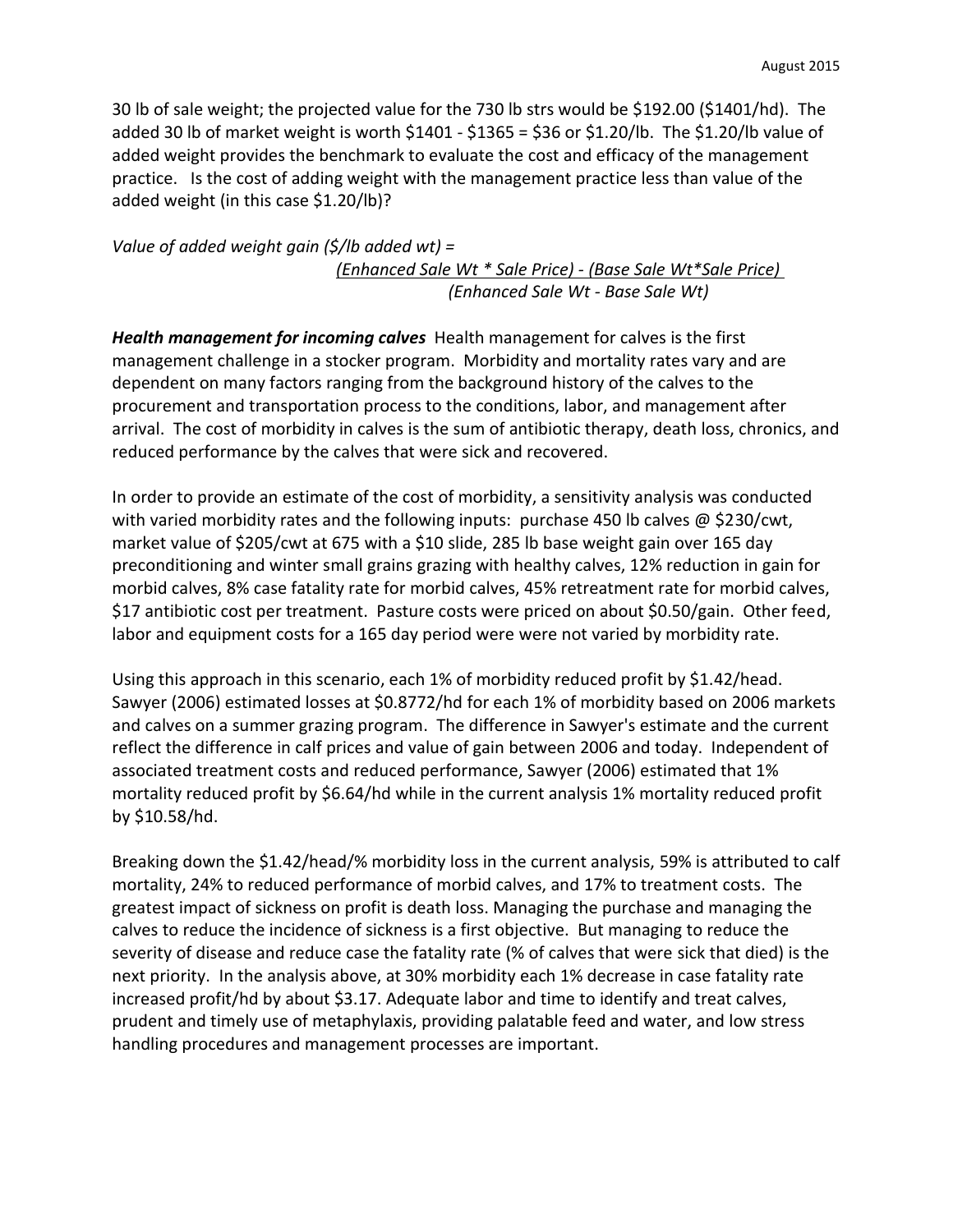*Rate of gain and total gain* Stating the obvious, rate of gain and total gain are keys to profitability. Two dynamics of stocker operations are (1) many of the costs in a stocker operation are "front-end" or "sunk" costs that accumulate early in the stocker program, and (2) there is a limited time frame to achieve the desired weight gain on calves. So, total weight gain and rate of gain are important drivers of profit. More weight gained during the management period dilutes the production costs over more pounds of marketable weight. The more rapidly calves gain weight, the more rapidly the sunk, front-end costs are recouped and more time is available to produce weight with a higher marginal value.

Some factors that affect weight gain are not directly manageable; genetic potential for gain in purchased calves, and seasonal and annual variation in forage quality are a couple. Morbidity can reduce weight gain (12% reduction was used above based on published data from Pinchak (2005)) and can be influenced by management. Other means of altering weight gain, such as stocking rate/forage availability, use of growth implants and feed additives, and provision of supplemental feeds, are under direct managerial control.

*Forage allocation* Supplements, additives, and growth promoting implants can be used to enhance weight gains but the primary factor setting the base for performance is the amount and nutritional value of forage available to the cattle. Stocker performance is closely related to forage availability and although the amount and quality of forage produced annually is basically beyond the control of the manager, forage allocation via grazing management practices is under managerial control.

As stocking pressure (lb/ac or head/ac) increases, gain/hd declines because nutrient intake is limited and energy expended to harvest nutrients increases. As a rule of thumb, following stocking guidelines for moderate grazing will ensure the higher weight gains possible by stockers. However, this may not be the economically (\$/ac) optimum stocking rate.

*Supplemental feeding* Although supplemental feeding of stocker cattle is common to maintain thriftiness and health while grazing dormant forages, providing protein or energy supplements to promote higher gains on small grains pasture in the winter and spring or on warm-season forages during the summer is less common. In addition to enhancing gain, supplemental feeding in may prove valuable by settling cattle and improving handling during gathering and shipping. This can reduce shrink and improve weighups.

The decision to provide protein or energy supplement to enhance gains should consider the relationship between marginal cost of gain from the supplement and the marginal value of the added weight resulting from the supplement. The value of added weight was discussed earlier what is the increase in value of the stocker as a result of the supplemental feed?

The cost of the marginal gain (added weight) can be estimated from supplement efficiency. Supplement efficiency is the lb of supplement/lb of added gain. For instance, on warm-season forages where forage quality declines in the late summer/early fall, feeding the equivalent of 1 lb of a high protein supplement such as 38% crude protein range cubes (with an ionophore) has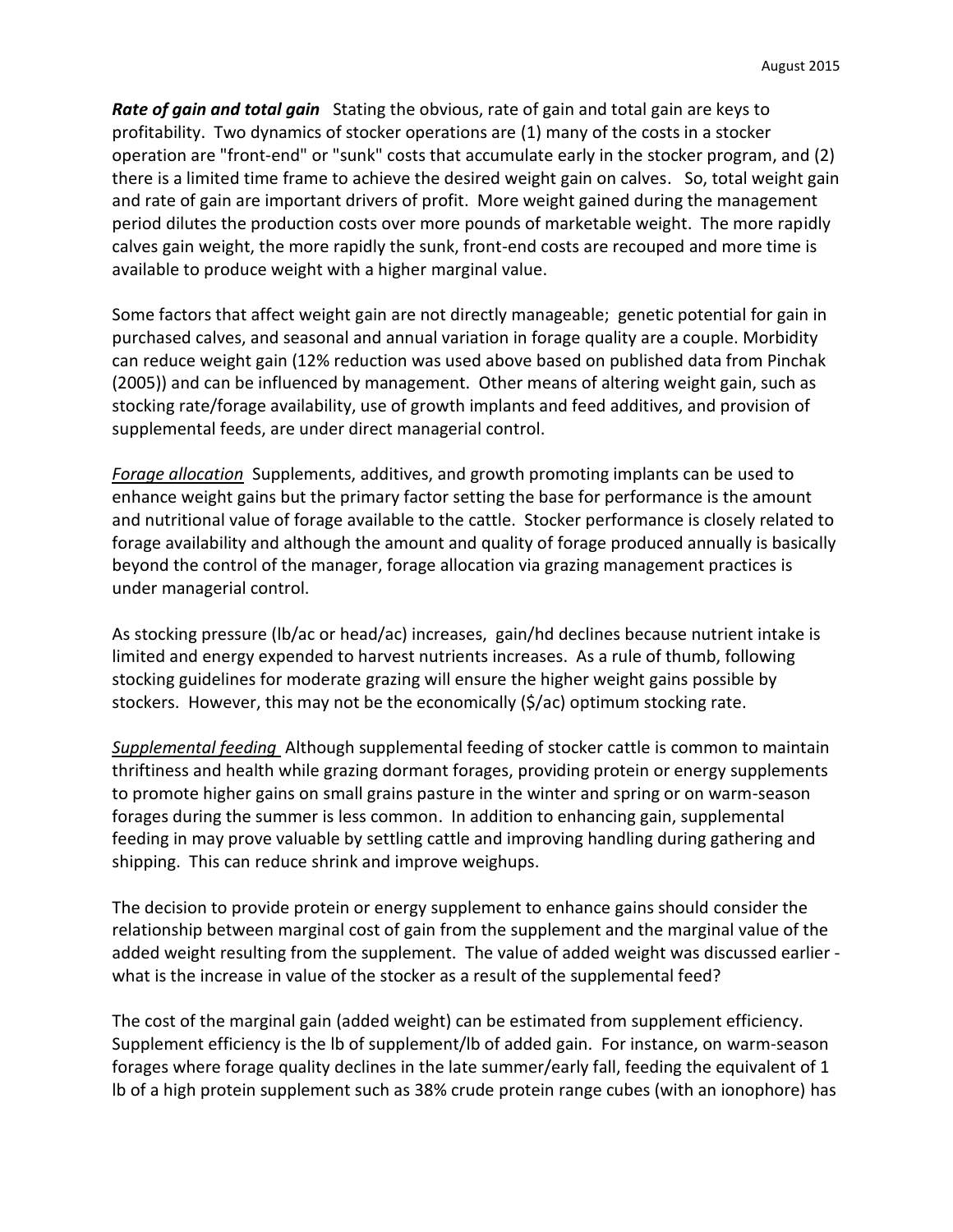been shown to increase daily gain about 0.3-0.4 lb/hd/d. The supplement efficiency in this case is 1 lb supplement/0.35 lb added gain or 2.8 lb:1 lb added wt. Cost of the added gain is the \$ cost per lb of supplement multiplied by the supplement efficiency. So, if the supplement in the previous example cost \$400/ton (or \$0.20/lb) then the cost of the added gain is \$0.56/lb added gain. If the value of added gain is greater than the cost, then supplementation may be considered.

Supplement efficiency varies from 2:1 to over 10:1 depending on forage quality, type of supplement, and the quantity of supplement offered.

*Supplement efficiency, lb supplement/lb added gain =* 

*Daily supplement lb./ d Gain with supplement - Gain w/o supplement*

*Cost of added gain from supplement, \$/lb = Supplement efficiency \* Supplement cost, \$/lb*

With the value of added gain in today's markets, supplementation to enhance gains and market weights may be more attractive than in the past when value of added gain hovered in the \$0.50 to 0.65/lb range.

*Ionophores* Monensin (Rumensin) and lasalocid (Bovatec) are feed additives that can improve weight gain in grazing calves. These additives have a different mode of action than implants (see below) and their effects are additive with implants. Based on numerous studies with grazing calves, ionophores are expected to increase gains about 8-12%. These are delivered to cattle in approved self-fed supplements (most commonly a mineral supplement) or can be included in hand-fed supplements such as cubes or a loose feed. Comparison pricing of mineral supplements with and without ionophores may cause some to avoid the mineral supplements that contain ionophores. However, the cost of the additives are about \$0.02-0.03/hd/d; the cost of the ionophore-containing mineral supplement appears high because the \$0.02-0.03 is being delivered in 0.2-0.25 lb of supplement.

*Implants* Numerous studies over the past 40 years have demonstrated the efficacy of growthpromoting implants in stocker cattle. Across varied conditions and basal rates of gain, implants have increased weight gains about 14% on average. At higher rates of gain, the absolute response (lb/d) is greater than at lower rates of gain. However, this response has been demonstrated at basal rates of gain as low as 0.5 lb/d. At a basal gain of 0.5 lb/d, the expected gain with an implant would be about 0.57 lb/d. This response would add about 6.5 lb gain/hd over the life of the implant, or between \$6.50 and \$8/hd (depending on value of added weight) for an implant cost \$1.00-1.30. At basal gains of 1.5 lb/d, the expected gain with the implant would be about 1.7 lb/d or a difference of about 18 lb/hd (\$18-23/hd) over the life of the implant. Used appropriately, implants for grazing cattle will not hinder performance once the cattle enter a finishing program.

## **Summary**